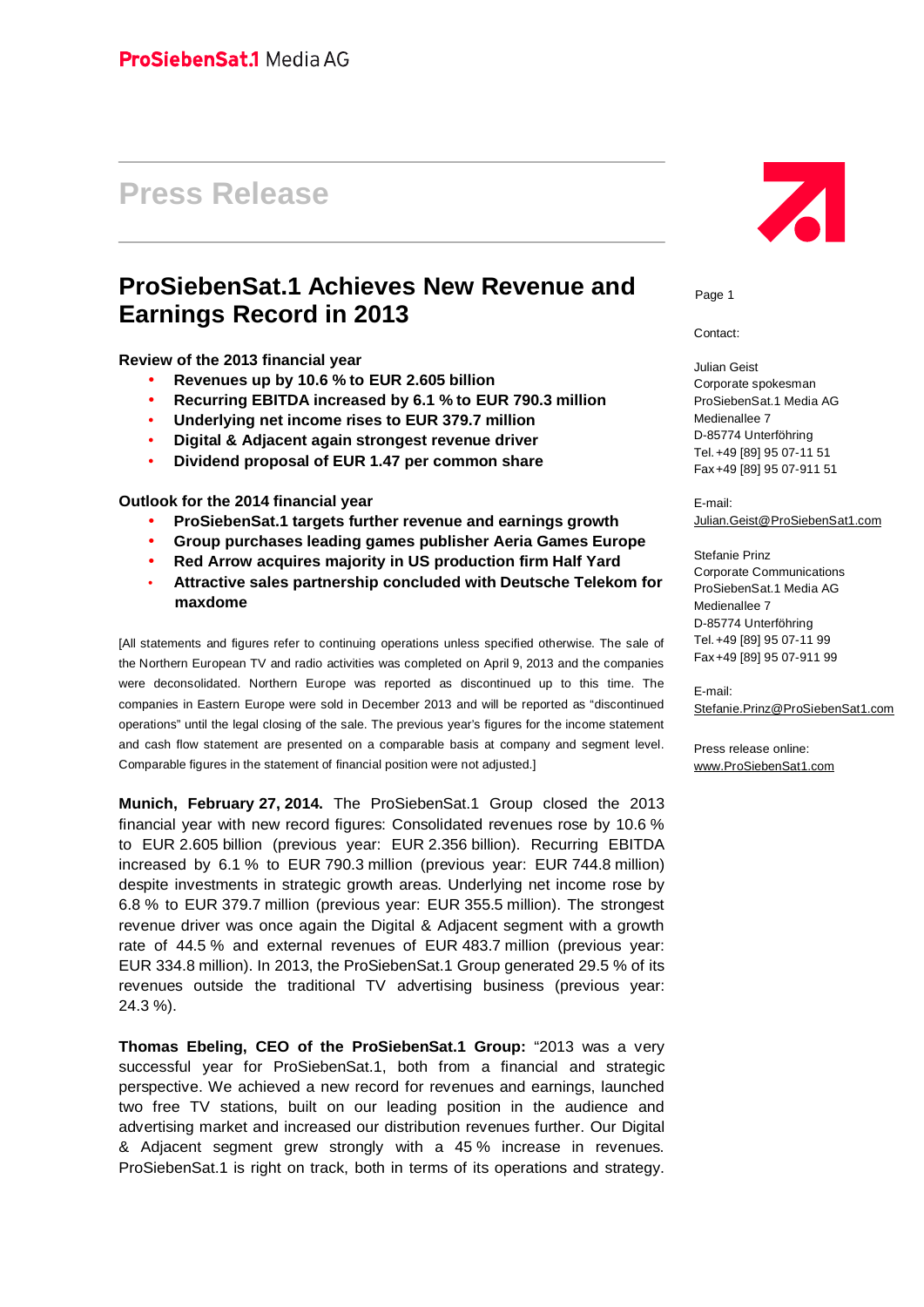

We have set ourselves a new growth target for 2018. Compared to 2012, we  $P_{\text{Page 2 of 7}}$ want to realize additional revenues of EUR 1 billion. ProSiebenSat.1 is one of Europe's largest independent media companies and has attractive content and platforms which allow it to reach millions of people. The combination of the two provides us with opportunities that are available to almost no other company. We are therefore in an excellent position to continue the growth story of the ProSiebenSat.1 Group."

#### **Broadcasting German-speaking: Leading market position extended, distribution revenues grow dynamically**

In 2013, external revenues in the Broadcasting German-speaking segment increased by 3.7 % to EUR 1.998 billion (previous year: EUR 1.926 billion). In addition to higher TV advertising revenues, dynamic growth in revenues from the distribution business also contributed to this development.

The ProSiebenSat.1 Group extended its leading position in the German TV advertising market to 43.6 % gross (previous year: 42.8 %). The Group's net TV advertising revenues once again increased more than the market. The Group also improved its revenues from new customers to EUR 54.0 million (previous year: EUR 47.3 million). The new stations sixx, SAT.1 Gold and ProSieben MAXX, which gained around 60 new TV advertising customers in 2013, also contributed to this growth.

The ProSiebenSat.1 Group was also the market leader in the German audience market with a market share of 28.1 % (previous year: 27.8 %, 14-49 year old audience). Here, the Group also benefited from its new stations, which developed dynamically. In the core target group of women aged 14 to 39, sixx exceeded the 2 % mark for the first time, rising to 2.1 % (previous year: 1.6 %). Among 14 to 49 year olds, sixx reached a market share of 1.2 % (previous year: 1.0 %). ProSieben MAXX, targeting male audiences, which was launched only in September, achieved a market share of 0.7 % as early as December 2013 (14-49 audience). SAT.1 Gold doubled its market share between January and December 2013 to 0.8 % (women aged 40-64). Among 14 to 49 year old viewers, SAT.1 Gold achieved a market share of 0.4 %.

In addition, the Group remained on its growth course in the distribution business. Revenues from the distribution of free HD TV stations continued to develop very positively. The number of ProSiebenSat.1 HD subscribers rose by 51 % to 4.2 million. The ProSiebenSat.1 Group anticipates that the contribution to revenues made by the distribution business in the next few years will grow dynamically. This will strengthen the Group's independence from the traditional TV advertising business further.

Despite investments in new formats and stations, recurring EBITDA in the Broadcasting German-speaking segment rose by 2.0 % to EUR 678.6 million (previous year: EUR 665.1 million).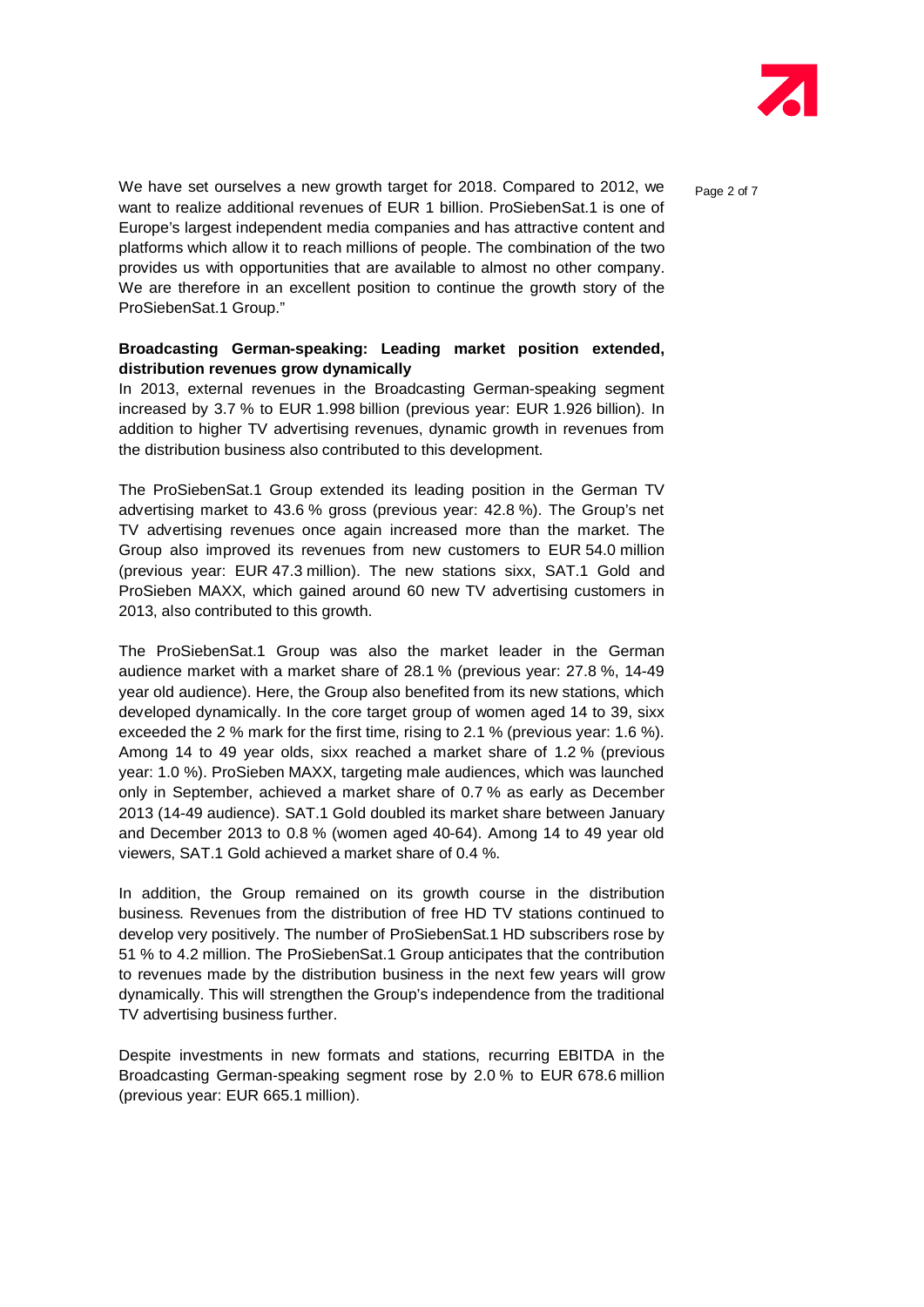

#### **Revenues in the Digital & Adjacent segment up almost 45 % Page 3 of 7**

ProSiebenSat.1 once again posted significant growth in the Digital & Adjacent segment in the 2013 financial year. External segment revenues rose by 44.5 % to EUR 483.7 million (previous year: EUR 334.8 million). The share represented by Digital & Adjacent activities in consolidated revenues therefore rose to 18.6 % (previous year: 14.2 %). All three units once again contributed to the dynamic development in 2013.

**Digital Entertainment:** The ProSiebenSat.1 Group is targeting leading market positions in all business areas. Against this backdrop, the Group today announced its purchase of the games publisher Aeria Games Europe. Following this acquisition, ProSiebenSat.1 will rank among the top three players in the European online games market. In addition to the headquarter in Berlin, the Group will acquire all international games licenses for PC as well as various mobile games franchises. Thanks to the purchase, the ProSiebenSat.1 games community will grow from 27 million to 77 million players. The number of licenses will more than double, rising from 19 to 39. Following the takeover, ProSiebenSat.1 will pool its games operations in Berlin. The new publisher shall be named SevenGames and will offer its games in 35 countries. The acquisition is subject to antitrust approval.

The ProSiebenSat.1 Group today also announced a new distribution cooperation with Deutsche Telekom for its video-on-demand portal, maxdome. In future, Entertain customers will also have direct access to Germany's largest online video library. maxdome is already pre-installed on 80 % of all smart TVs and is also available on mobiles devices and PC. The video-on-demand portal offers its customers over 60,000 on-demand titles from a wide range of genres.

ProSiebenSat.1 also strengthened its Digital Entertainment unit with new offerings in 2013: In September 2013, the Company set up a multi-channel network (MCN), Studio71, through which the media group produces, aggregates and distributes web content. In January 2014, Studio71 had already generated more than 100 million video views and is thus one of Germany's leading multi-channel networks.

**Digital Commerce:** The Digital Commerce business once again represented the strongest driver of segment growth with a triple-digit increase in revenues. In addition to the online travel agency Tropo, the majority holdings billiger mietwagen.de and mydays.de, which were fully consolidated for the first time, also made significant contributions to revenues. In the fourth quarter, the Group also acquired the travel sites weg.de and ferien.de, which will be fully consolidated from January 2014 onwards. ProSiebenSat.1 has thus expanded its travel cluster further.

The Group will bundle its travel activities within ProSieben Travel GmbH with immediate effect. Dynamic growth rates are forecast for the Digital Commerce market up to 2018. Following the travel portfolio model, the ProSiebenSat.1 Group will therefore build up additional commerce clusters, for example in the areas of fashion and home & living.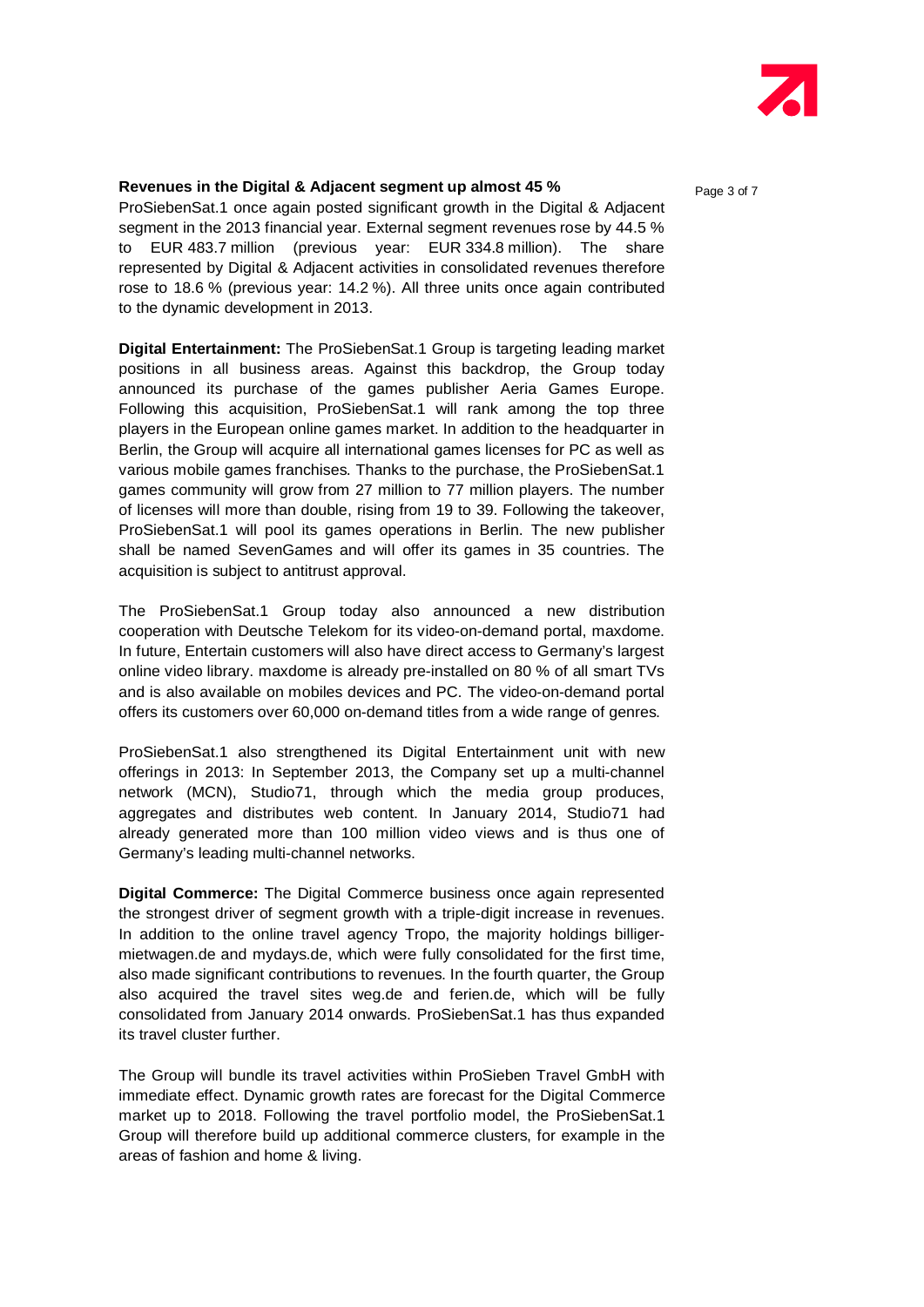

**Adjacent:** The Adjacent unit predominantly contains the music and live Page 4 of 7 entertainment activities. In 2013, ProSiebenSat.1 sold around 3.5 million records and marketed 60 % of the top 20 albums via its record label Starwatch Entertainment.

As a result of strong revenue growth, the ProSiebenSat.1 Group also achieved a significant increase in earnings in the Digital & Adjacent segment. Recurring EBITDA grew by 24.2 % to EUR 105.4 million (previous year: EUR 84.9 million), despite costs arising from expansion.

### **Content Production & Global Sales: Red Arrow increases revenues and earnings**

In the Content Production & Global Sales segment, external revenues increased by 29.7 % to EUR 123.8 million (previous year: EUR 95.4 million).

The Red Arrow Entertainment Group will strengthen its presence further in the Anglo-Saxon markets in 2014. In this context, the ProSiebenSat.1 subsidiary today announced the acquisition of a majority stake in the US production firm Half Yard. Half Yard is a leading US production firm in the area of reality, factual entertainment and documentaries. Half Yard is the Red Arrow Entertainment Group's fourth holding in the USA. Red Arrow is thus continuing its successful US acquisition strategy: The production firm Left/Right, which was purchased in 2012, made a significant contribution to consolidated revenues in the 2013 financial year. "The Taste", developed by the US holding Kinetic Content, was sold to over 80 countries in the past financial year. Red Arrow also gained further access to the growing order market for US platform operators: The Group filmed "Bosch", a crime pilot for Amazon, and Red Arrow is currently producing the third season of the hit series "Lilyhammer" for Netflix with its US company Fabric Entertainment.

The significant increase in revenues is reflected in earnings performance. In the Content Production & Global Sales segment, recurring EBITDA increased by EUR 6.3 million to EUR 10.6 million (previous year: EUR 4.3 million).

#### **ProSiebenSat.1 invests in long-term growth**

By developing strategically relevant core areas, the ProSiebenSat.1 Group is investing in its long-term growth. In the past year, the Group built up its station portfolio, acquired new interests in the Digital & Adjacent segment and expanded its production business further. As a result, operating costs increased by 13.0 % to EUR 1.836 billion (previous year: EUR 1.625 billion). At the same time, the Group invested around EUR 57 million in participations (previous year: around EUR 27 million) which will complement its business strategy. Despite higher investment, the Group once again succeeded in attaining earnings power above the industry average. With a recurring EBITDA margin of 30.3 % (previous year: 31.6 %), ProSiebenSat.1 is one of the most profitable independent media corporations in Europe.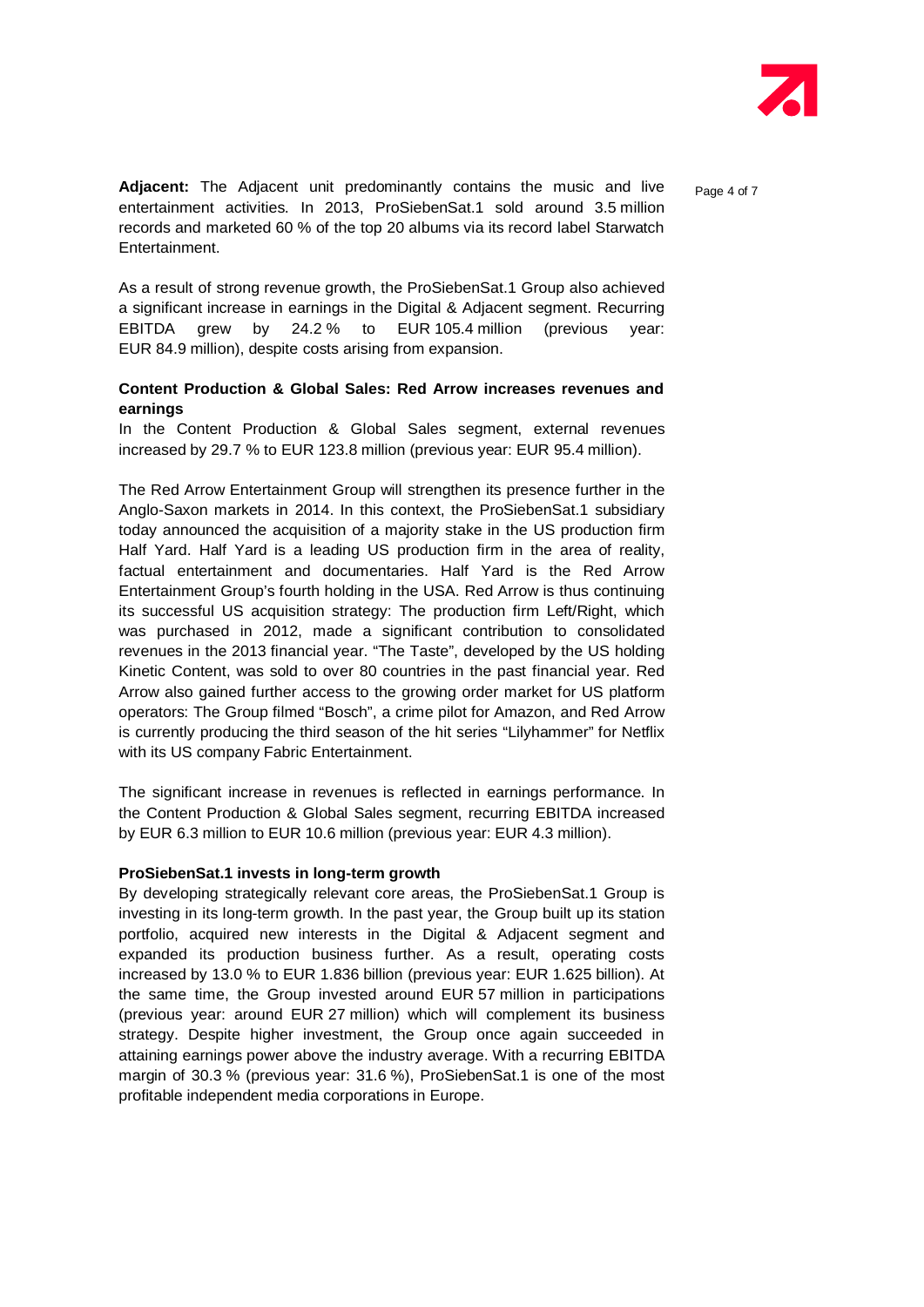

#### **Solid financing structure Page 5 of 7 Page 5 of 7**

Net financial debt decreased by 18.8 % year-on-year to EUR 1.446 billion (previous year: EUR 1.780 billion). A significantly higher free cash flow of EUR 330.1 million (previous year: EUR 256.3 million) also contributed to this, despite various company acquisitions. Alongside good operating performance, the ProSiebenSat.1 Group generated a cash inflow of EUR 1.312 billion in the context of the sale of the Northern European portfolio. The ProSiebenSat.1 Group used part of the proceeds from the disposal to prepay financial liabilities totaling EUR 500 million. Due to this repayment, the Company extended the remaining portion of its loans until 2018. The Group therefore has a solid financing structure. As of the end of the year, the leverage factor amounted to 1.8 (previous year: 2.0), and is therefore at the lower end of the stated target range of 1.5 to 2.5.

#### **ProSiebenSat.1 share is a growth stock with attractive dividend**

Since August 2013, for the first time the ProSiebenSat.1 Group has had a single share class where each share carries a vote. Over the course of the past financial year, the value of the ProSiebenSat.1 share increased by 69.0 % to EUR 36.00 at the end of 2013 (12/30/2012: EUR 21.30). As a result of the complete exit of the former principal shareholders KKR and Permira in January 2014, 97.4 % of the shares are now held in free float.

The ProSiebenSat.1 Group aims to let its shareholders participate adequately in the Company's success. For 2013, the Executive Board will propose a dividend of EUR 1.47 per common share to the Supervisory Board. This is equivalent to a payout ratio of 82.5 % and is in line with the scope of the stated ProSiebenSat.1 dividend policy.

#### **Outlook for 2014: Further revenue and earnings growth expected**

The ProSiebenSat.1 Group started the first quarter of 2014 successfully in all segments and continues to benefit from a favorable economic environment in the TV advertising market. At the same time, its growth areas continue to develop dynamically. Against this backdrop, the ProSiebenSat.1 Group is again striving to increase consolidated revenues by a mid- to high-single-digit percentage in 2014. Despite investments in growth areas, the Group also anticipates a further increase in recurring EBITDA and consolidated underlying net income.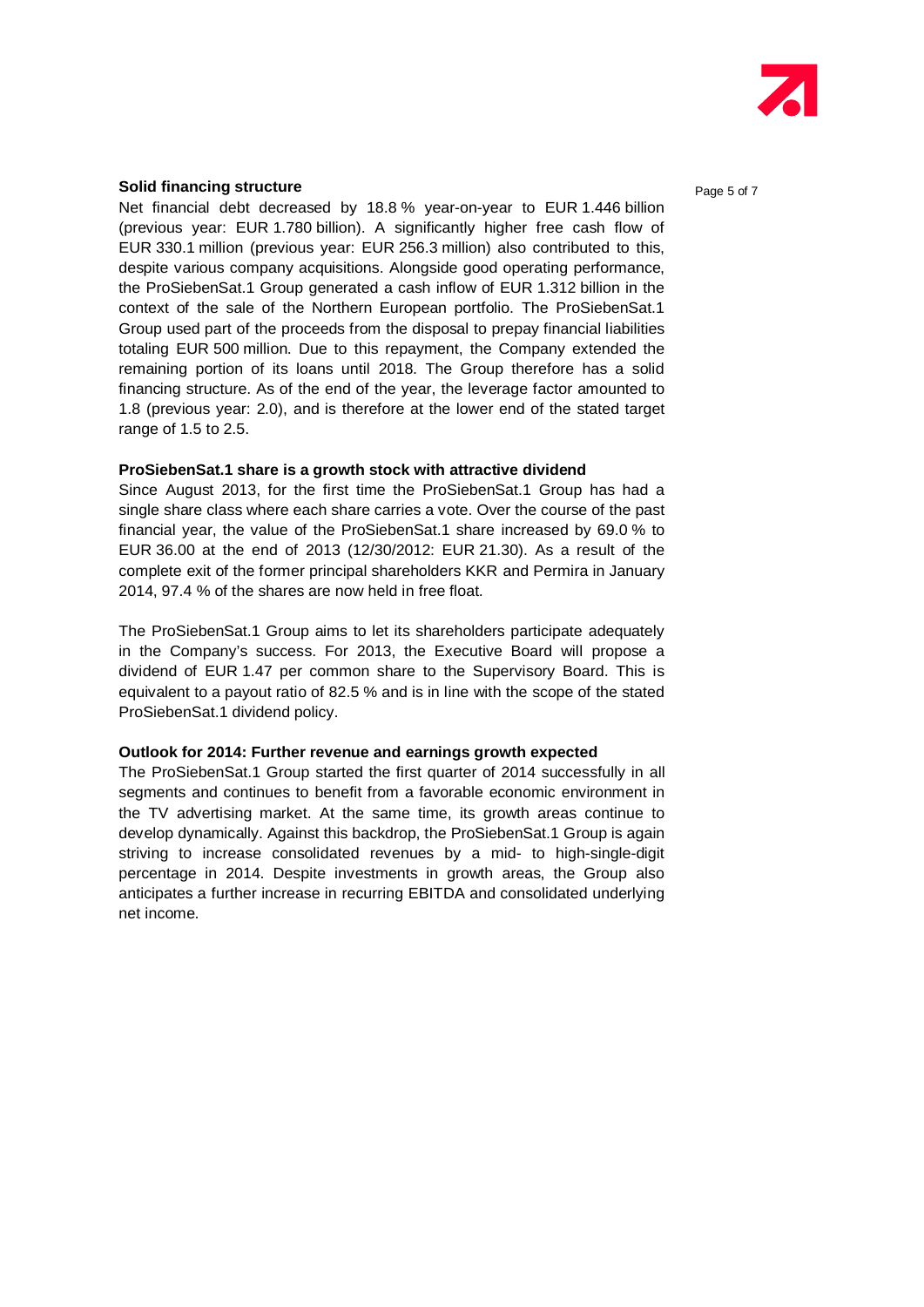

# **Key figures for the ProSiebenSat.1 Group on the basis of continuing** Page 6 of 7 **operations**

| EUR <sub>m</sub>                                                                            | Q4      | Q4            | Change     | <b>FY</b> | <b>FY</b> | Change     |
|---------------------------------------------------------------------------------------------|---------|---------------|------------|-----------|-----------|------------|
|                                                                                             | 2013    | 2012          | in $%$     | 2013      | 2012      | in $%$     |
|                                                                                             |         |               |            |           |           |            |
| Revenues                                                                                    | 840.8   | 789.3         | $+6.5%$    | 2,605.3   | 2,356.2   | $+10.6%$   |
| <b>Total costs</b>                                                                          | 587.9   | 554.1         | $-6.1%$    | 1,961.9   | 1,768.8   | $-10.9\%$  |
| Operating costs <sup>(1)</sup>                                                              | 547.3   | 509.5         | $-7.4%$    | 1,835.8   | 1,624.6   | $-13.0\%$  |
| Recurring EBITDA <sup>(2)</sup>                                                             | 302.1   | 285.7         | $+5.8%$    | 790.3     | 744.8     | $+6.1%$    |
| <b>Recurring EBITDA</b><br>margin (in percent)                                              | 35.9    | 36.2          | $-0.3$ pts | 30.3      | 31.6      | $-1.3$ pts |
| <b>EBITDA</b>                                                                               | 288.7   | 269.3         | $+7.2%$    | 757.8     | 680.4     | $+11.4%$   |
| Non-recurring items                                                                         | $-13.4$ | $-16.5$       | $+18.4%$   | $-32.6$   | $-64.4$   | $+49.5%$   |
| EBIT                                                                                        | 262.1   | 241.3         | $+8.6%$    | 668.9     | 600.9     | $+11.3%$   |
| Financial result                                                                            | $-32.3$ | $-25.9$       | $-24.6%$   | $-142.0$  | $-144.4$  | $+1.7%$    |
| Consolidated net profit<br>attributable to<br>shareholders of<br>ProSiebenSat.1 Media<br>AG | 155.0   | $162.6^{(8)}$ | $-4.7%$    | 359.5     | 324.7     | $+10.7%$   |
| Underlying net<br>income $^{(3)}$                                                           | 158.9   | 163.8         | $-3.0%$    | 379.7     | 355.5     | $+6.8%$    |
| Basic earnings per<br>share (underlying)                                                    | 0.75    | 0.77          | $-3.5%$    | 1.78      | 1.68      | $+6.3%$    |
| Free cash flow                                                                              | 306.4   | 262.8         | $+16.6%$   | 330.1     | 256.3     | $+28.8%$   |
| Cash flow from<br>operating activities                                                      | 529.8   | 470.3         | $+12.6%$   | 1,348.3   | 1,202.1   | $+12.2%$   |

| EUR <sub>m</sub>                | December 31, 2013 | December 31, 2012 | Change in % |  |
|---------------------------------|-------------------|-------------------|-------------|--|
|                                 |                   |                   |             |  |
| Equity                          | 584.1             | 1,500.8           | $-61.1%$    |  |
| Equity ratio<br>(in percent)    | 16.4              | 27.7              | $-11.3$ pts |  |
| Cash and cash<br>equivalents    | 395.7             | 702.3             | $-43.7\%$   |  |
| Net financial debt              | $1,446.3^{(5)}$   | $1,780.4^{(7)}$   | $+18.8%$    |  |
| Leverage $(4)$                  | $1.8^{(6)}$       | $2.0^{(7)}$       | $+10.0\%$   |  |
| Total equity and<br>liabilities | 3,556.0           | 5,412.6           | $-34.3%$    |  |